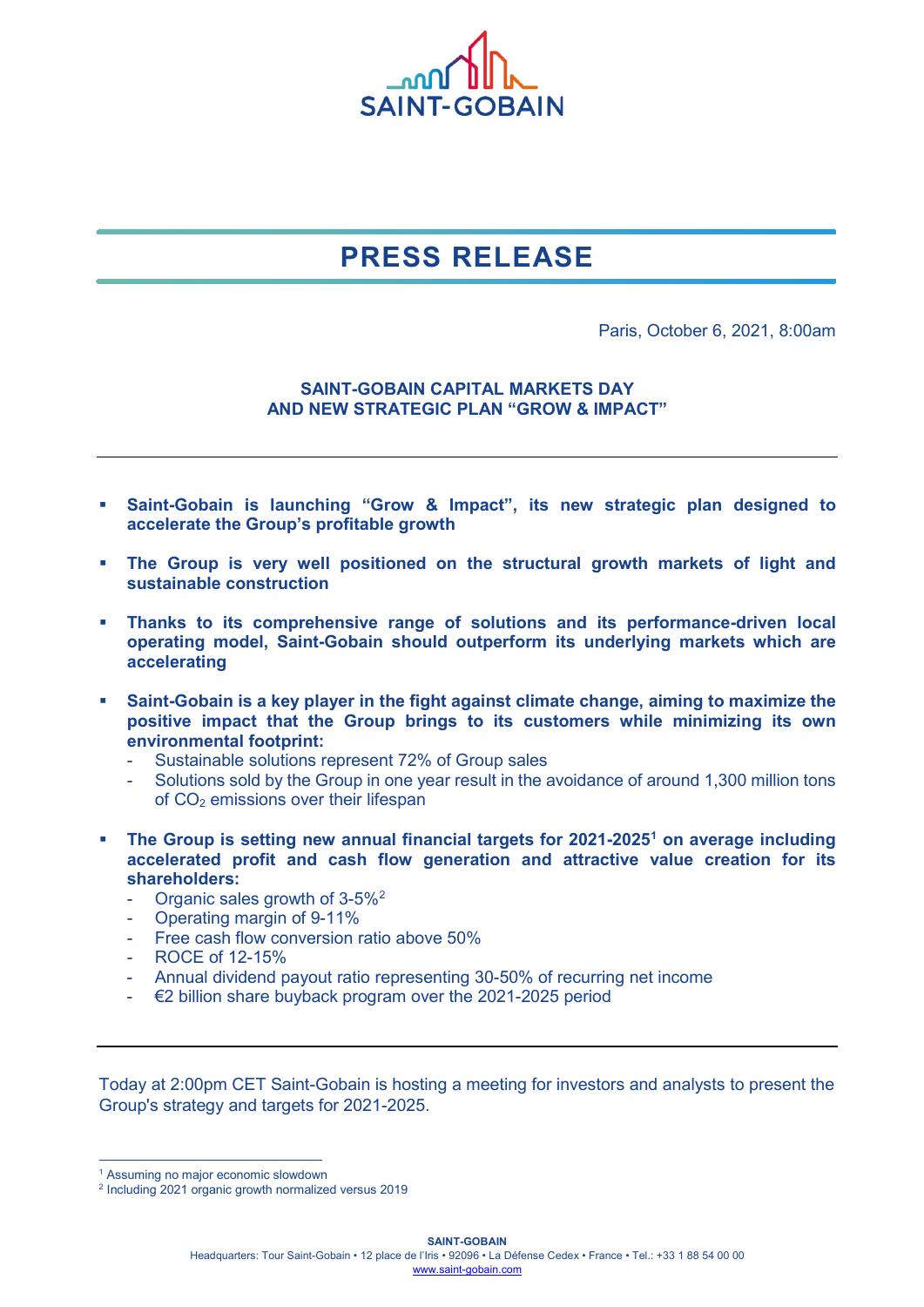# **Benoit Bazin, Chief Executive Officer of Saint-Gobain, commented:**

*"Together with the Executive Committee, I am pleased to launch a new chapter for Saint-Gobain. Our vision is to become the worldwide leader in light and sustainable construction. In a world moving towards net-zero carbon, Saint-Gobain aims to provide a full range of solutions that address three major issues of our time: drastically reducing the 40% of CO<sub>2</sub> emissions linked to construction, protecting natural resources, and facing the challenge of rapid urbanization in emerging countries. Today we are launching a new strategic plan, "Grow & Impact", with the ambition to significantly accelerate our profitable growth and the value creation for our shareholders. The Group will build on the success of its new local organization and its "multi-national" culture driven by performance and by proximity to its customers, in order to benefit fully from strong growth on its underlying markets.* 

*By capitalizing on innovation and the power of data to enrich our range of solutions, "Grow & Impact" will enable us to outperform our underlying markets and maximize our positive impact in numerous areas: the environment with our decarbonization solutions for construction and industry, well-being and customer satisfaction, value creation for our shareholders and employee engagement, and addressing the concerns of all our stakeholders."*

# **Update on raw material and energy cost inflation**

Amid the current context of accelerating inflation in energy costs, Saint-Gobain is now expecting energy and raw material cost inflation of around €1.5 billion in 2021 compared to 2020 (versus its previous estimation for the full-year of €1.1 billion made at the end of July), of which €1.1 billion in second-half 2021 alone. This increase in inflation mainly concerns the cost of energy in Europe, where the Group is currently hedged for natural gas and electricity at 50% for fourth-quarter 2021, 65% for 2022 and 25% for 2023, at levels slightly above 2020.

To offset this inflation over full-year 2021 in its industrial businesses, the Group needs a positive price impact of around 6% over the full year and of 8% in the second half.

In light of its proactive strategy in this regard and the price increases implemented over the past few months, the Group estimates for the third quarter of 2021 a positive price effect of around 8% and a positive volume effect of around 1% compared to 2020 (and up around 3% compared to third-quarter 2019). The Group's underlying markets continued to see good momentum, despite a high comparison basis in 2020 for the summer period in Europe, when craftsmen took few holidays owing to the coronavirus pandemic. In the current energy price context, and thanks to the new price increases announced over the past few weeks in most countries in Europe and in the US, Saint-Gobain is confident that it will be able to offset raw material and energy cost inflation over full-year 2021.

**Accordingly, Saint-Gobain is confidently reiterating its targets as announced at the publication of the half-year results at end-July 2021: for full-year 2021, the Group is targeting a very strong increase in operating income to a new all-time high, with like-for-like operating income in second-half 2021 close to the previous record of second-half 2020.**

ا∩مہ **SAINT-GOBAIN**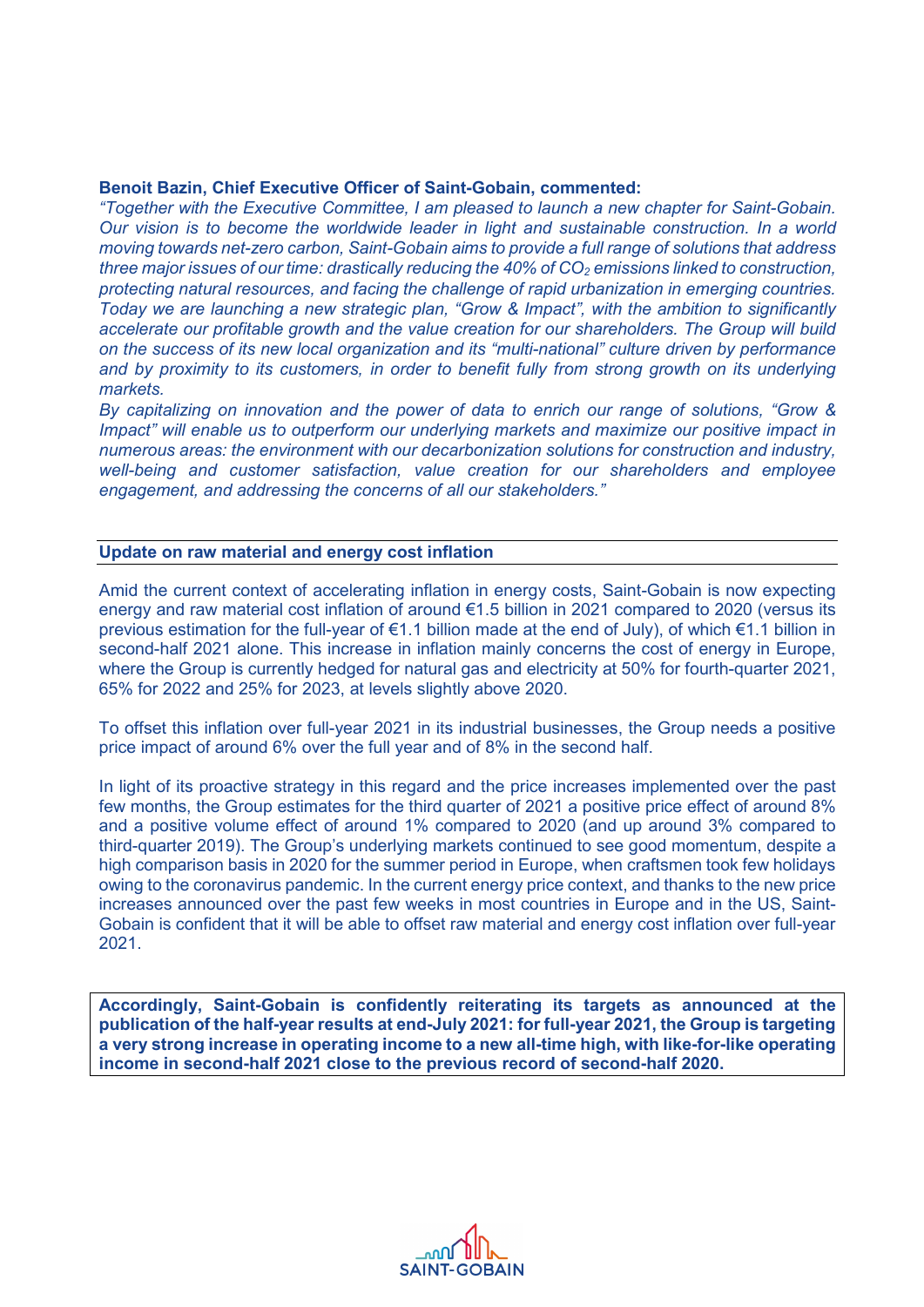# **New strategic plan: "Grow & Impact"**

# **Saint-Gobain is very well positioned on the structural growth markets of light and sustainable construction**

120 countries representing over 70% of global GDP have committed to carbon neutrality. To achieve this, sustainable construction is essential, given that the construction industry is the primary cause of  $CO<sub>2</sub>$  emissions, accounting for 40% of emissions around the globe. Saint-Gobain's solutions for renovation, the building envelope and light construction can tackle at least two-thirds of these emissions. Light construction – where the wood, concrete or metal frame is the only load-bearing element of the building – requires the use of light materials like plasterboard and maximizes the need for glass and insulation, thereby responding to the growing demand for housing thanks to modular construction for example, and contributing to the decarbonization of buildings and to easier dismantling and reutilization.

The Group is attractively positioned on the renovation and light construction markets, where **growth is expected to be structurally faster in a post-Covid economy.**

**Local renovation markets** (around 50% of Group sales) benefit from structural tailwinds which could double their growth rate: stimulus plans for energy-efficient renovation of public and private buildings, upward revision of energy performance standards and changes in building use (working from home, a return to single-family homes).

**The shift to light construction** (around 40% of Group sales) responds to the challenges of decarbonization (time and productivity gains on site) and of resource scarcity (up to 50% reduction in raw materials usage vs. traditional building methods), and brings well-being and comfort benefits for occupants.

Lastly, rapid developments in the need for decarbonization among our **global industrial customers** require accelerated innovation in decarbonization technologies for the construction industry (especially cement and concrete), green mobility (glazing solutions adapted to the challenges of electric mobility) and in specialty materials for the decarbonization of industrial processes (e.g., high performance glass refractories).

# **Saint-Gobain is well-positioned to play a leading role in the fast-changing construction markets**

The world of construction is at a tipping point, with the need for new solutions. The Group is ideally placed to lead these developments and benefit from growth on its underlying markets thanks to its set of solutions meeting the specific needs of its customers along two key axes: sustainability and performance.

**Saint-Gobain is able to offer a comprehensive range of end-to-end solutions**, whether in cross-sell and dedicated channels, services along the value-chain (logistics & kitting, intermediation, aftermarket sales, unmanned stores, recycling, digital solutions and services, etc.) or systems (offsite manufacturing, light façades, partition systems, ETICS **–** external thermal insulation composite systems, smart glazing, etc.).

**Its broad geographical reach provides it with critical scale** (#1 in renovation in Europe and #1 in construction in North America and certain major emerging countries such as India or Brazil), **and enables broad international deployment** (manufacturing in 70 countries, adapting to local customers' needs and climates).

ا∩مہ **SAINT-GOBAIN**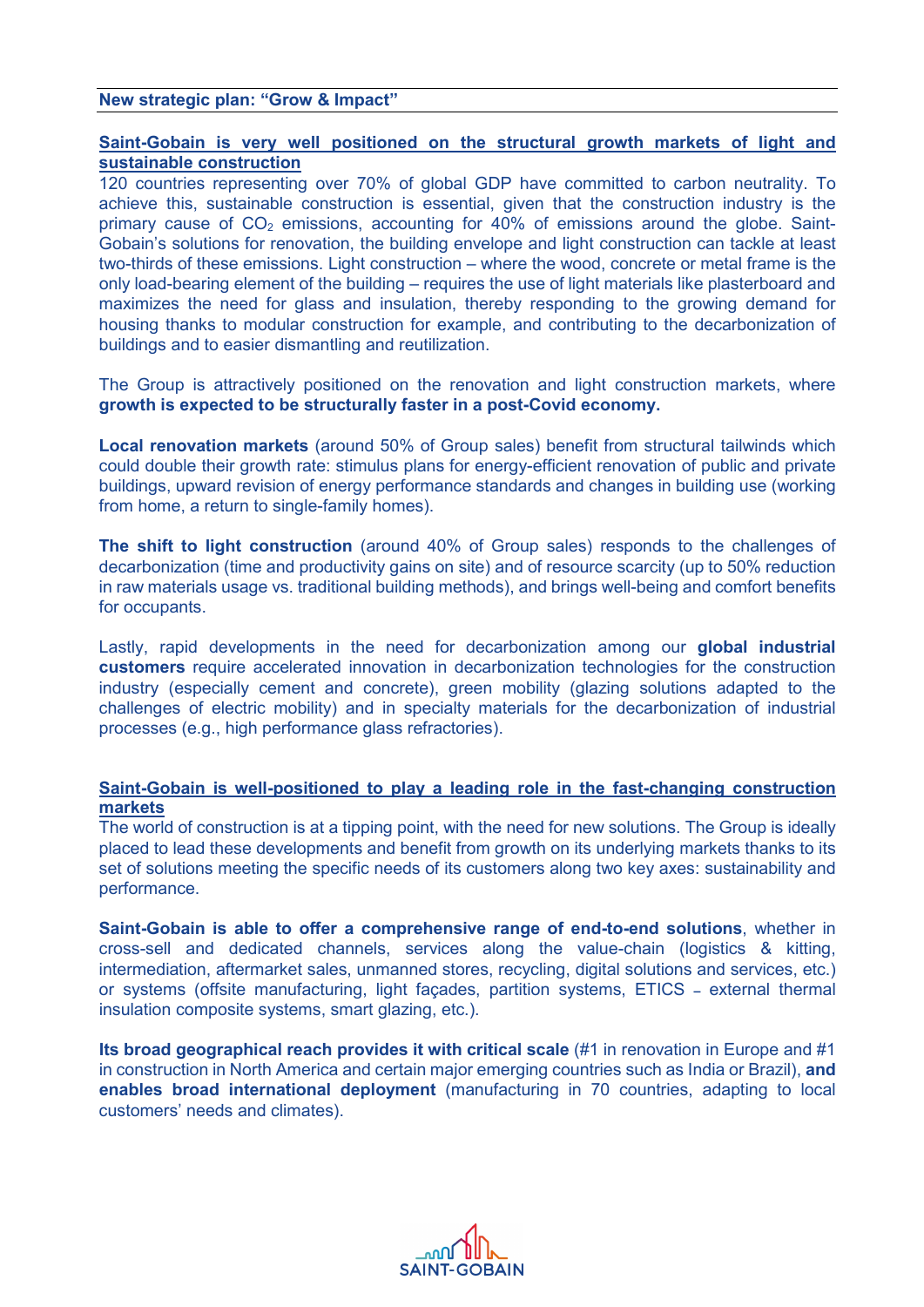**The Group is present across the full value chain**, which allows it to influence all its stakeholders from architects to end-customers, and to build local ecosystems, especially via its distribution network close to hundreds of thousands of craftsmen.

**Saint-Gobain's innovation is focused on customers**, combining numerous technological platforms in the construction and industrial markets. This has enabled the Group to be named a Clarivate Top 100 Global Innovator for the 10<sup>th</sup> consecutive year. Leveraging ever more digital **data** from its multiple customer interactions along the value chain also **allows it to maximize the impact of its solutions**.

# **ESG at the core of Saint-Gobain's business model**

The Group's solutions sold across the globe in one year result in around 1,300 million tons of avoided  $CO<sub>2</sub>$  emissions over their lifespan, around 40 times the Group's own total carbon footprint in 2020 (scopes 1, 2 and 3) or more than 100 times its scope 1 and 2 footprint. Saint-Gobain is therefore a key player in the fight against climate change, maximizing its positive impact for its customers whilst minimizing its own footprint as part of its commitment to be carbon neutral by 2050.

**Solutions bringing a sustainability benefit represent 72% of Saint-Gobain's sales**. These solutions benefit either the planet – in terms of  $CO<sub>2</sub>$  and energy savings, resources and circularity – or people – in terms of health and safety and well-being: visual, acoustic, thermal and air quality comfort.[3](#page-3-0)

Furthermore, Saint-Gobain is able to **measure the impact of its solutions** in use: numerous use cases – some of which will be presented in detail today – illustrate and quantify the benefits for our customers and end-users. In addition to the positive impact brought by its solutions, **Saint-Gobain demonstrates its leadership and accountability across the board on ESG considerations**.

**ESG is embedded into management processes.** It is taken into account in short-term incentive plans (at 10%) and long-term incentive plans (at 20%, up from 15% previously); committees focused on Corporate Social Responsibility themes have been created within the Executive Committee and Board of Directors; diversity is a key priority (25% women managers in the Group, 38% women on the Executive Committee).

**To reach its target of carbon neutrality by 2050, the Group has defined a 2030 roadmap** targeting a reduction in  $CO<sub>2</sub>$  emissions of 33% for scopes 1 and 2, and of 16% for scope 3, both in absolute terms versus 2017. **There has been a significant acceleration in the ESG roadmaps in each country where Saint-Gobain is present**: €100 million is allocated each year to capital expenditure and R&D focused on reducing  $CO<sub>2</sub>$  emissions. In investment decisions, the internal carbon price has been increased to €75 per ton for capital expenditure (versus €50 previously), and is €150 per ton for R&D projects.

**A new composite Sustainability Progress Indicator has been defined to track the Group's progress towards carbon neutrality**. **The indicator consists of four components**: scope 1 and  $2$  CO<sub>2</sub> emissions, virgin raw materials avoided, non-recovered waste and industrial water withdrawal. The current score is 65 from a starting point of 50 in 2017; the 2030 target is 100.

**The Group makes a significant contribution to the acceleration of the industry's ESG agenda** in collaborating with governmental and non-governmental organizations, building ecosystem partnerships and exchanging with start-ups.

<span id="page-3-0"></span><sup>&</sup>lt;sup>3</sup> Analysis carried out across all product families across the Group and audited by an independent third-party.

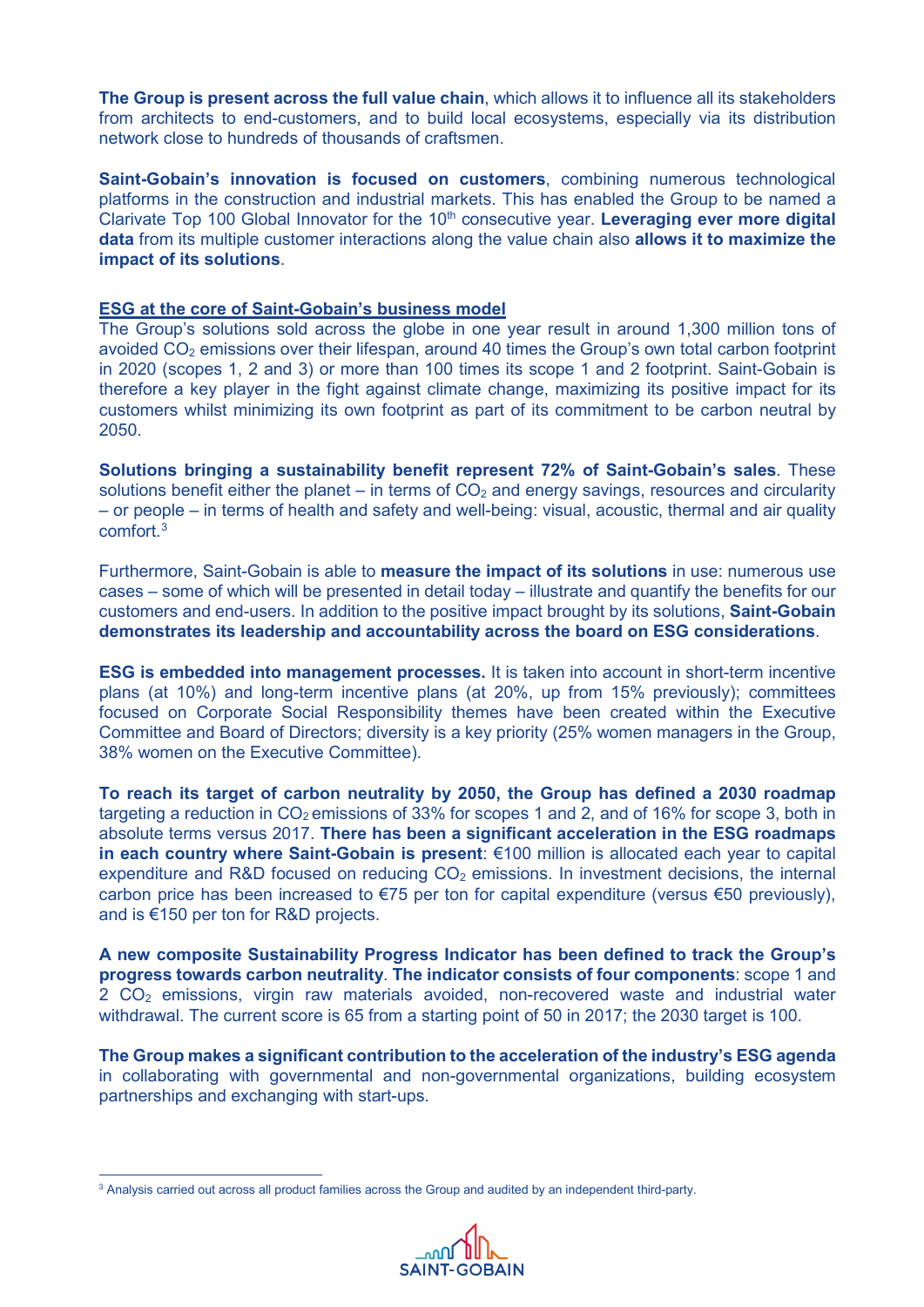# **A new model of business governance at Saint-Gobain, close to its markets and with a resolutely "multi-national" culture**

Thanks to the success of "Transform & Grow", Saint-Gobain's local business model is now wellestablished. The new organization has enabled a profound cultural shift, with teams' accountability and performance as well as customer satisfaction being placed at the core. Our new strategic plan "Grow & Impact" is therefore built on solid foundations, accelerating the Group's profitable growth whilst maximizing the positive impact it brings to all of its stakeholders.

**The Group's organization and culture have been fundamentally transformed**, with a simplified organization ("one-boss" principle) and 90% of CEOs native to their country, resulting in an employee engagement rate of 82%.

**New remuneration schemes** (bonuses 100% aligned to country or market performance) **are aligned with performance**: focus on cash, ROCE, EBITDA and ESG impact (CO<sub>2</sub>, diversity and safety).

**Investment priorities have been clearly defined**, with a focus on renovation in Europe and on North American and emerging markets. The Group scope will continue to be reviewed regularly, based on performance and strategic alignment for divestments, and strict capital allocation criteria for value-creating acquisitions.

# **Saint-Gobain targets attractive value creation for its shareholders**

The unique positioning on structurally faster-growing markets, the comprehensive solutions offer and a performance-accountable organization will allow the Group to accelerate its growth and outperform its markets, and disciplined capital allocation will also ensure a step-up in value creation for shareholders. As a result, Saint-Gobain is today presenting its annual **financial targets for 2021-2025** on average, assuming no major economic slowdown:

# **Accelerated profit and cash generation**

- Organic sales growth of 3-5%
- Operating margin of 9-11%
- Free cash flow conversion ratio above 50%

# **Disciplined capital allocation**

- ROCE of 12-15%
- Net debt to EBITDA ratio of 1.5-2.0x

# **Attractive shareholder returns policy**

- Annual dividend payout ratio representing 30-50% of recurring net income, paid in cash
- €2 billion share buyback program between 2021 and 2025, equivalent to more than 30 million net share count reduction based on the recent Saint-Gobain share price

The Capital Markets Day will be held both physically and virtually via an immersive platform, already available. The presentation will start at 2:00pm CET and include a Q&A session for analysts and investors. Documentation and webcasts will be available on the Saint-Gobain website at the beginning of the presentation at 2:00pm CET: [https://www.saint-gobain.com/en/finance/investor](https://www.saint-gobain.com/en/finance/investor-days)[days.](https://www.saint-gobain.com/en/finance/investor-days) The webcast replay will be available on October 7, via the same link above.

**SAINT-GOBAIN**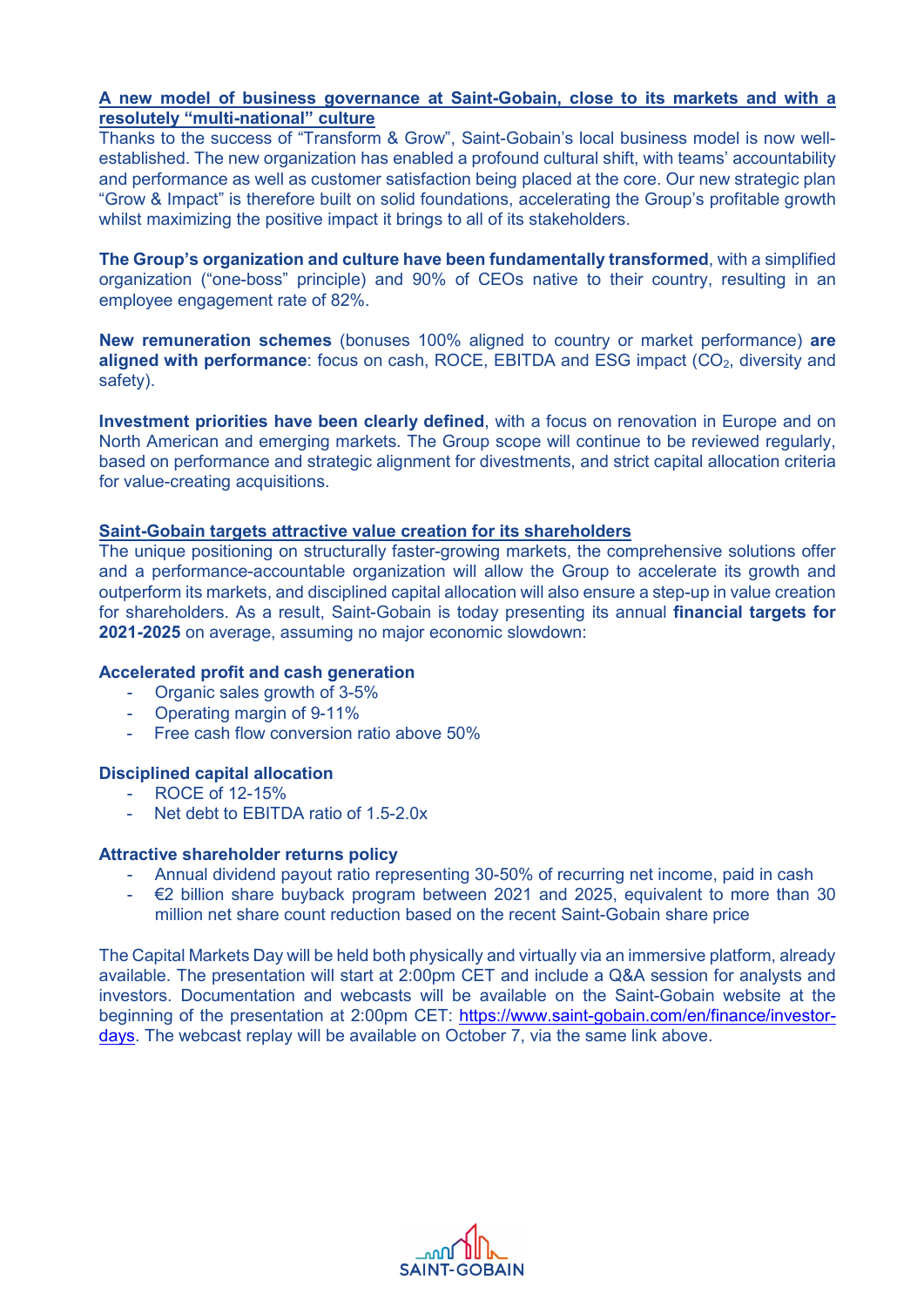### **ABOUT SAINT-GOBAIN**

Saint-Gobain designs, manufactures and distributes materials and solutions for the construction, mobility, healthcare and other industrial application markets. Developed through a continuous innovation process, they can be found everywhere in our living places and daily life, providing well-being, performance and safety, while addressing the challenges of sustainable construction, resource efficiency and the fight against climate change. This strategy of responsible growth is guided by the Saint-Gobain purpose, "MAKING THE WORLD A BETTER HOME", which responds to the shared ambition of all the women and men in the Group to act every day to make the world a more beautiful and sustainable place to live in.

### **€38.1 billion in sales in 2020 More than 167,000 employees, located in 70 countries Committed to achieving Carbon Neutrality by 2050**

For more information about Saint-Gobain, visit *[www.saint-gobain.com](http://www.saint-gobain.com/)* and follow us on Twitter *@saintgobain*

| <b>Analyst/Investor relations</b> |                   | <b>Press relations</b>    |                   |
|-----------------------------------|-------------------|---------------------------|-------------------|
| <b>Vivien Dardel</b>              | +33 1 88 54 29 77 | <b>Patricia Marie</b>     | +33 1 88 54 26 83 |
| <b>Floriana Michalowska</b>       | +33 1 88 54 19 09 | Bénédicte Debusschere     | +33 1 88 54 14 75 |
| <b>Christelle Gannage</b>         | +33 1 88 54 15 49 | <b>Susanne Trabitzsch</b> | +33 1 88 54 27 96 |

You can also listen in live to the Capital Markets Day via conference call by dialing: France: +33 1 70 70 07 81 US: +1 646 741 3167 UK: +44 84 4481 9752 Event code: 2251919

#### **Glossary**

- *- Indicators of organic growth and like-for-like changes in sales/operating income reflect the Group's underlying performance excluding the impact of:* • *changes in Group structure, by calculating indicators for the year under review based on the scope of consolidation of the previous period (Group structure impact);*
	- *changes in foreign exchange rates, by calculating indicators for the year under review and those for the previous year based on identical foreign exchange rates for the previous period (currency impact);*
	- *changes in applicable accounting policies.*

*- Free cash flow = EBITDA less depreciation of right-of-use assets, plus net financial expense, plus income tax, less capital expenditure excluding additional capacity investments, plus change in working capital requirement over a 12-month period.*

- *- EBITDA = operating income plus operating depreciation and amortization less non-operating costs.*
- *- ESG: Environment, Social, Governance.*
- *- Capital expenditure = investments in tangible and intangible assets.*
- *- Operating margin = operating income divided by sales.*
- *- Share buybacks: net of offsetting employee share creation.*

*- Recurring net income = net attributable income excluding capital gains and losses on disposals, asset write-downs and material non-recurring provisions. - ROCE (Return on Capital Employed) = annualized operating income adjusted for changes in the scope of consolidation (based on 12 months' of operating income for acquired companies and with no operating income taken into account for divested companies), expressed as a percentage of total assets at period-end.*

*- Free cash flow conversion ratio = free cash flow divided by EBITDA less depreciation of right-of-use assets.*

*All indicators contained in this press release (not defined above or in the footnotes) are explained in the Universal Registration Document*  including the annual financial report, available by clicking here: <u>https://www.saint-gobain.com/en/finance/information-</u> *[reglementee/universal-registration-document-including-annual-financial-report.](https://www.saint-gobain.com/en/finance/information-reglementee/universal-registration-document-including-annual-financial-report)*

| <b>EBITDA</b>                      | Note 4 |
|------------------------------------|--------|
| Net debt                           | Note 9 |
| <b>Non-operating costs</b>         | Note 4 |
| Operating income                   | Note 4 |
| Net financial expense              | Note 9 |
| Recurring net income               | Note 4 |
| <b>Working capital requirement</b> | Note 4 |